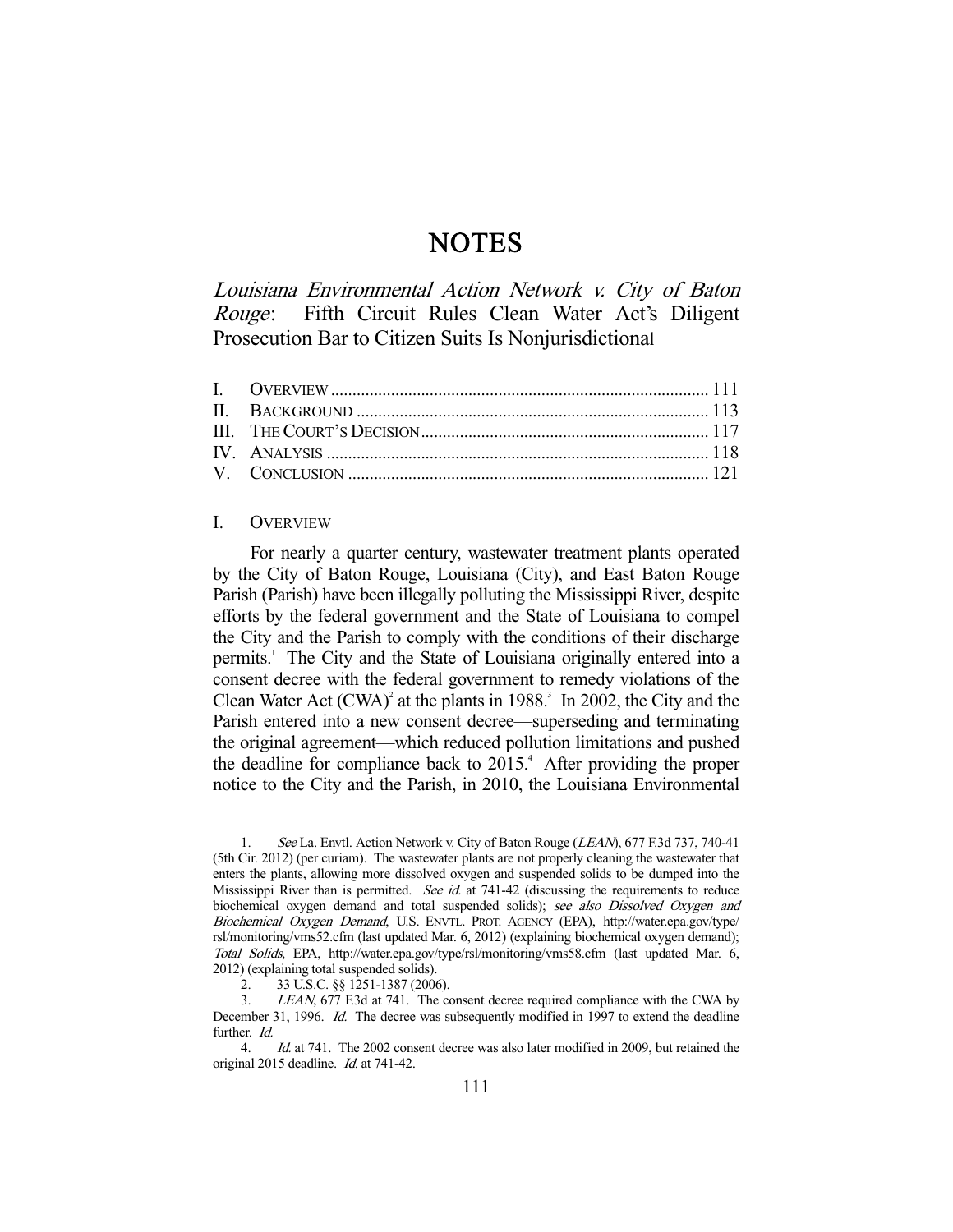Action Network (LEAN)<sup>5</sup> filed suit in federal district court against the City and the Parish under the CWA's citizen suit provision.<sup>6</sup> LEAN alleged that the plants were violating the CWA and the operating permits issued to them by the State of Louisiana.<sup>7</sup> LEAN asked the court for a declaration that the wastewater plants were in violation of the CWA, an injunction forcing the plants to comply with their state permits, and civil penalties.<sup>8</sup>

 Pursuant to Federal Rule of Civil Procedure 12(b)(6), the United States District Court for the Middle District of Louisiana granted the defendants' motion to dismiss for failure to state a claim on which relief may be granted.<sup>9</sup> In essence, however, the district court dismissed the suit on grounds of mootness, concluding that the defendants' purported compliance with the 2002 consent decree adequately addressed LEAN's concerns.10 While the court did not rule on whether LEAN's suit was barred by the "diligent prosecution" provision of the CWA, as defendants had argued, the court did note that the provision "strips courts of subject matter jurisdiction over citizen suits once the EPA has timely

-

Id. at 742 (alteration in original).

 <sup>5.</sup> According to the court:

The Louisiana Environmental Action Network ("LEAN") is a non-profit community organization incorporated and operating under the laws of Louisiana. LEAN describes itself as "an umbrella organization for several environmental and citizen groups in Louisiana . . . . LEAN has more than 1,700 individual members, some of whom reside, own property, work, and recreate in areas near and downstream of [the City and Parish's] plants . . . . LEAN's purpose is to preserve and protect Louisiana's land, air, water, and other natural resources.

 <sup>6.</sup> Id.; see also 33 U.S.C. § 1365 (authorizing a private right of action for violations of the CWA).

 <sup>7.</sup> LEAN, 677 F.3d at 742.

<sup>8.</sup> Id. Civil penalties awarded in citizen suits are given to the U.S. Treasury. Gwaltney of Smithfield v. Chesapeake Bay Found., Inc., 484 U.S. 49, 53 (1987).

<sup>9.</sup> LEAN, 677 F.3d at 743.

<sup>10.</sup> *Id.* Although the district court granted defendants' Rule 12(b)(6) motion to dismiss for failure to state a claim, as the United States Court of Appeals for the Fifth Circuit noted, the district court's reasoning was actually based on mootness, which strips courts of authority to hear a case. See id. at 744. The "[m]ootness doctrine encompasses the circumstances that destroy the justiciability of a suit previously suitable for determination." Id. at 745 (emphasis omitted) (quoting 13B CHARLES ALAN WRIGHT &ARTHUR R. MILLER, FEDERAL PRACTICE AND PROCEDURE § 3533 (3d ed. 1998) (internal quotation mark omitted)). Said another way, "any set of circumstances that eliminates actual controversy after the commencement of a lawsuit renders that action moot." Envtl. Conservation Org. v. City of Dallas, 529 F.3d 519, 527 (5th Cir. 2008) (citation omitted) (internal quotation marks omitted). "If a case has been rendered moot, a federal court has no constitutional authority to resolve the issues that it presents." Id. at 525 (citation omitted). In the noted case, having found the case to be moot, the district court instructed that if LEAN was unsatisfied with the defendants' compliance with the 2002 consent decree, the proper recourse lay with addressing its concerns to EPA. *LEAN*, 677 F.3d at 743.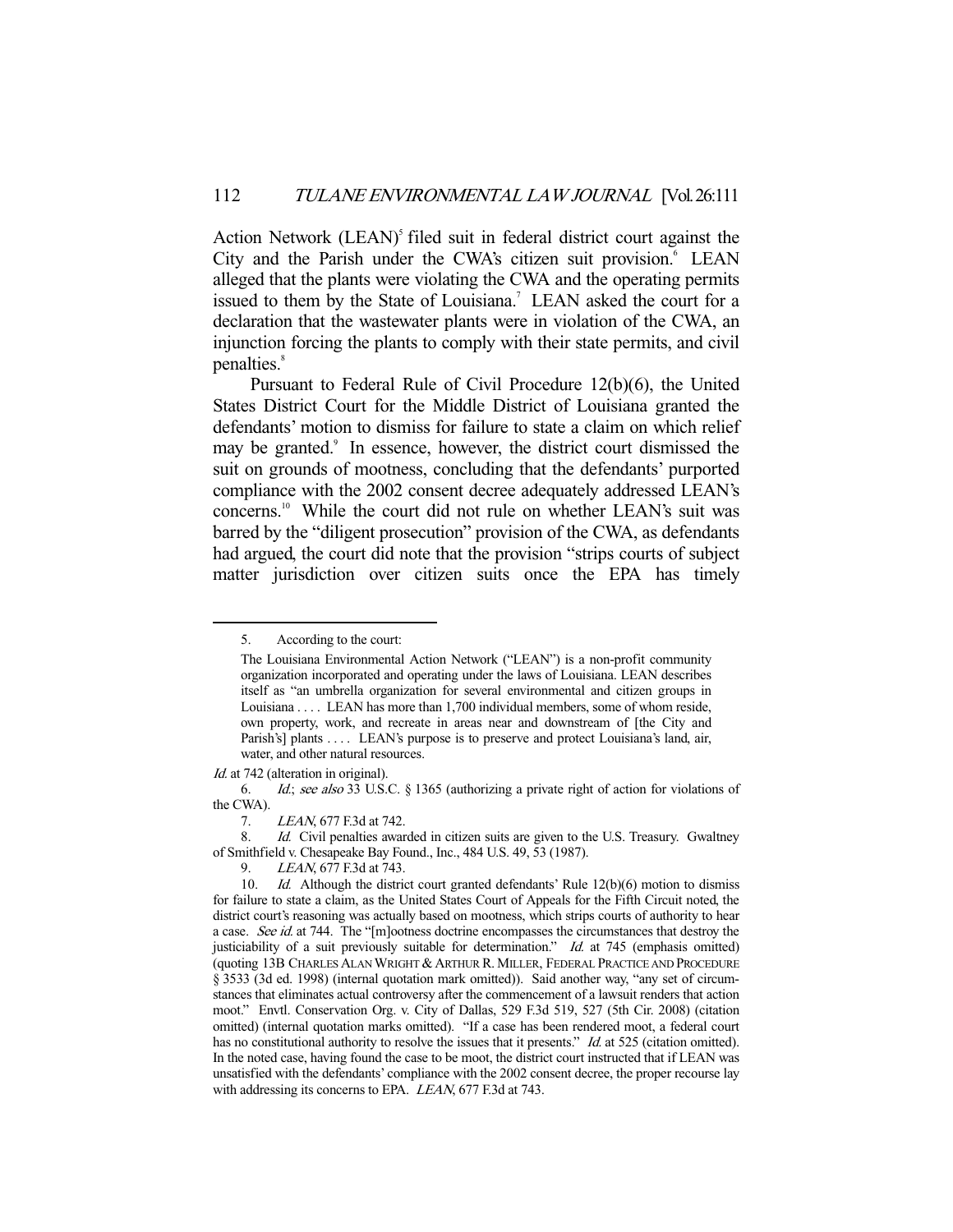commenced judicial or administrative enforcement actions."11 On appeal, the United States Court of Appeals for the Fifth Circuit held, first, that because the citizen suit was filed after the consent decrees, there was no issue of mootness and, second, that the "diligent prosecution" provision was a nonjurisdictional procedural rule separate from the issue of subject-matter jurisdiction. *Louisiana Environmental Action Network v.* City of Baton Rouge, 677 F.3d 737, 745, 748-49 (5th Cir. 2012) (per curiam).

### II. BACKGROUND

 In 1972, Congress enacted the CWA "to restore and maintain the chemical, physical, and biological integrity of the Nation's waters."12 To bolster enforcement, Congress allowed for ordinary citizens to bring private enforcement actions.<sup>13</sup> Generally, "any citizen may commence a civil action on [their] own behalf . . . against any person . . . who is alleged to be in violation of  $[the CWA]$ <sup> $,$ 14</sup> The United States Supreme Court has noted, however, "[T]he citizen suit is meant to supplement rather than to supplant governmental action."<sup>15</sup> Citizen suits are not allowed where the EPA or state government "has commenced and is diligently prosecuting a civil or criminal action . . . to require compliance with [a] standard, limitation, or order."<sup>16</sup> This "diligent prosecution" bar, as it is known, has been the undoing of many citizen suits and the subject of much litigation.17 Quite often, courts have dismissed citizen suits for lack of subject-matter jurisdiction upon determination that existing

<sup>11.</sup> LEAN, 677 F.3d at 743 (citing La. Envtl. Action Network v. City of Baton Rouge, No. 10-187-BAJ-SCR, 2011 WL 1882439, at \*2 (M.D. La. May 17, 2011), rev'd, 677 F.3d 737 (5th Cir. 2012) (internal quotation mark omitted)).

 <sup>12. 33</sup> U.S.C. § 1251(a) (2006). Specifically, with certain exceptions, the CWA commands, "[T]he discharge of any pollutant by any person shall be unlawful." Id. § 1311(a).

<sup>13.</sup> See id. § 1365(a).

<sup>14.</sup> *Id.* "Citizen" under the CWA is any "person or persons having an interest which is or may be adversely affected." *Id.*  $\S$  1365(g).

 <sup>15.</sup> Gwaltney of Smithfield, Ltd. v. Chesapeake Bay Found., Inc., 484 U.S. 49, 60 (1987).

 <sup>16. 33</sup> U.S.C. § 1365(b)(1)(B). An additional procedural requirement demands that notice of the violation be given to the EPA, the state with jurisdiction over the violation, and the alleged violator at least sixty days before the suit is filed. Id.  $\S$  1365(b)(1)(A). The notice provision reinforces the supplementary role of citizen suits. LEAN, 677 F.3d at 740 ("[T]he requirement that notice be given to the responsible officials highlights their primary role in enforcing the [CWA] compared to the supplementary position of the citizen." (quoting Hamker v. Diamond Shamrock Chem. Co., 756 F.2d 392, 396 (5th Cir. 1985))).

<sup>17.</sup> See Derek Dickinson, Note, Is "Diligent Prosecution of an Action in a Court" Required To Preempt Citizen Suits Under the Major Federal Environmental Statutes?, 38 WM.& MARY L.REV. 1545, 1546-47 (1997) ("One statutory restriction, precluding citizen suits when an agency has already brought and is diligently prosecuting its own action, has generated much litigation . . . ." (footnote omitted)).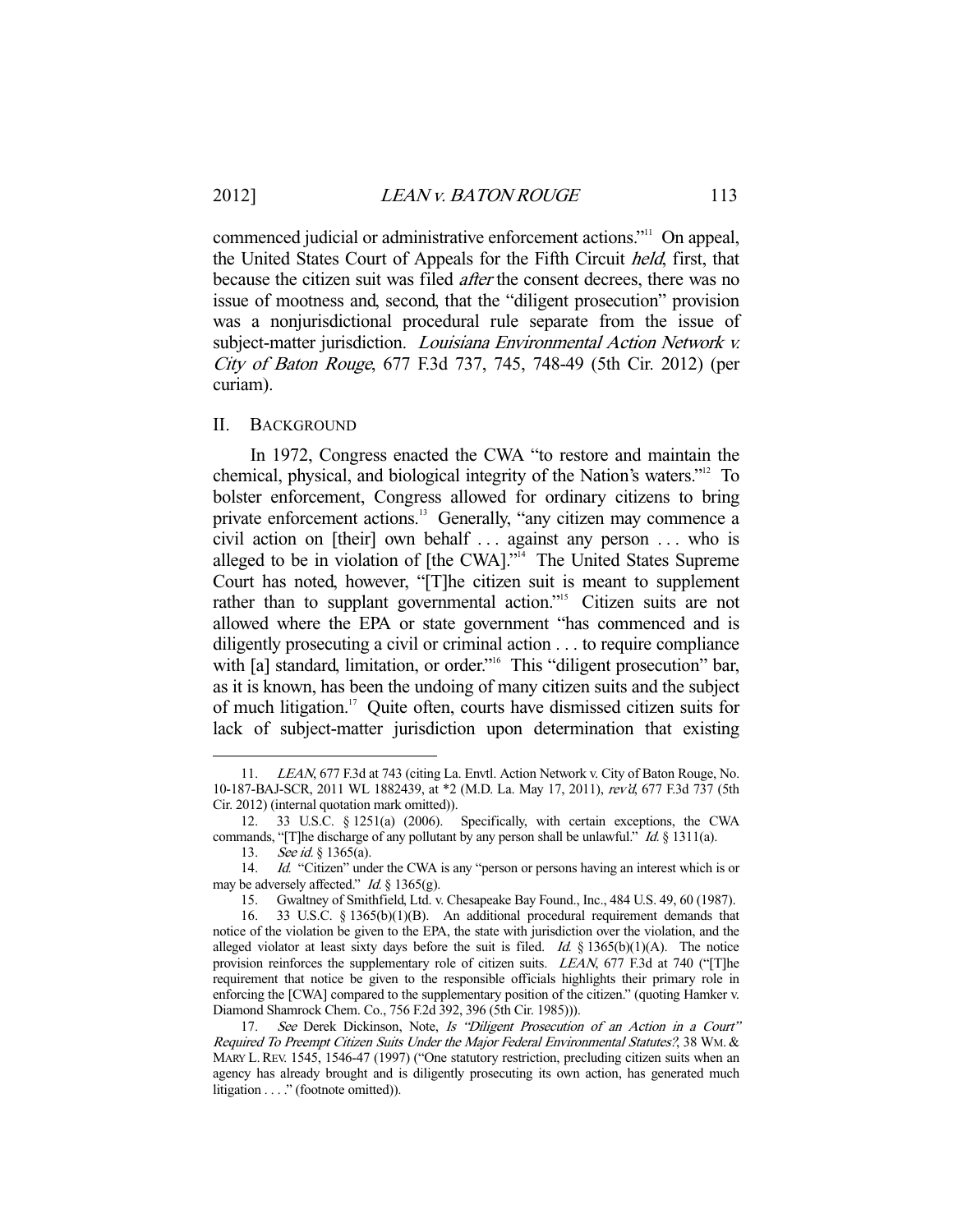government action precludes a citizen suit.<sup>18</sup> Until recently, courts have not questioned whether the "diligent prosecution" provision is actually jurisdictional, i.e., whether it grants federal courts subject-matter jurisdiction over citizen suits.<sup>19</sup>

 While the Supreme Court has not yet directly weighed in on whether the "diligent prosecution" provision of the CWA or similar laws is jurisdictional, $20$  the Court has provided guidance for determining whether statutes are to be considered jurisdictional. As part of its efforts to prevent "drive-by jurisdictional rulings"<sup>21</sup> and to resolve a circuit split, the Court in Arbaugh v. Y&H Corp. considered whether the requirement that employers have fifteen or more employees to fall within the purview of Title VII of the Civil Rights Act of 1964<sup>22</sup> was an issue of subjectmatter jurisdiction or, rather, an issue of the adequacy of a Title VII claim.23 The Court noted that there are substantial implications involved in resolving the "subject-matter jurisdiction/ingredient-of-claim-for-relief

<sup>18.</sup> See Heather L. Maples, Note, Reforming Judicial Interpretation of the Diligent Prosecution Bar: Ensuring an Effective Citizen Role in Achieving the Goals of the Clean Water Act, 16 VA. ENVTL. L.J. 195, 196 (1996) ("[C]ourts dismiss many citizen suits for lack of subject matter jurisdiction because of the unclear definition of diligent enforcement . . . .").

 <sup>19.</sup> Compare Friends of Milwaukee's Rivers v. Milwaukee Metro. Sewerage Dist., 556 F.3d 603, 606 (7th Cir. 2009) ("The [CWA] strips the courts of subject matter jurisdiction over citizens' suits where the State has timely commenced judicial or administrative enforcement actions."), with Adkins v. VIM Recycling, Inc., 644 F.3d 483, 492 (7th Cir. 2011) ("[I]t's hard to fit into the concept of subject matter jurisdiction the idea that the ability to pursue the citizen suit could disappear, return, and disappear again, depending on the government agency's changing approach to its own enforcement action.").

 <sup>20.</sup> LEAN, 677 F.3d at 749 ; see Hallstrom v. Tillamook County, 493 U.S. 20, 23, 31 (1989) (holding that the plaintiffs' failure to comply with the sixty-day notice provision of the Resource Conservation and Recovery Act barred their suit but finding it unnecessary to decide whether the provision was jurisdictional or procedural).

 <sup>21.</sup> Arbaugh v. Y&H Corp., 546 U.S. 500, 511 (2006) (quoting Steel Co. v. Citizens for a Better Env't, 523 U.S. 83, 91 (1998) (internal quotation marks omitted)). The Supreme Court has been on a concerted mission to curb the ease with which courts—the Court included—conflate subject matter jurisdiction and "the essential ingredients of a federal claim for relief." See id. at 503; Reed Elsevier, Inc. v. Muchnick, 130 S. Ct. 1237, 1244 (2010) ("Our recent cases evince a marked desire to curtail such 'drive-by jurisdictional rulings,' which too easily can miss the 'critical difference[s]' between true jurisdictional conditions and nonjurisdictional limitations on causes of action." (citations omitted)); Howard M. Wasserman, The Demise of "Drive-by Jurisdictional Rulings," 105 Nw. U. L. REV. 947, 947 (2011) (noting the Court's "multi-[t]erm effort towards better defining which legal rules properly should be called 'jurisdictional'"). In these situations, courts issue jurisdictional rulings without an "attempt to distinguish 'between true jurisdictional conditions and nonjurisdictional limitations on causes of action." LEAN, 677 F.3d at 746 n.3 (quoting Reed Elsevier, 130 S. Ct. at 1244).

See 42 U.S.C. § 2000e(b) (2006). Title VII is an antidiscrimination law that makes it unlawful for "an employer . . . to discriminate against any [employee] . . . because of such individual's race, color, religion, sex, or national origin." Id. § 2000e-2(a)(1). An "employer" in this context is "a person . . . who has fifteen or more employees." Id.  $\S 2000e(b)$ .

<sup>23.</sup> Arbaugh, 546 U.S. at 509-11.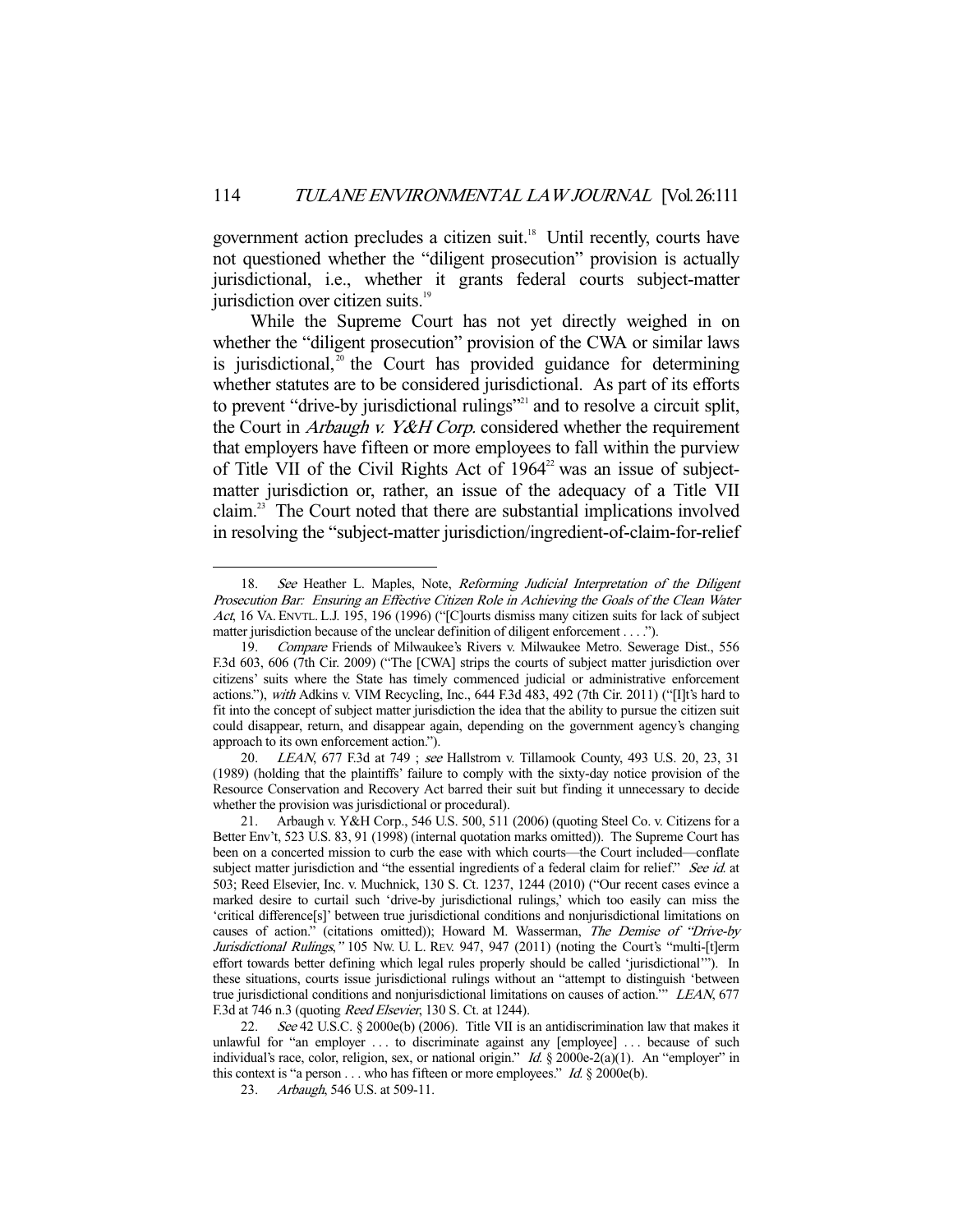dichotomy," because subject-matter jurisdiction directly affects federal courts' authority to hear cases.<sup>24</sup> Given this importance, there must be a clear indication from Congress that a statute is meant to be jurisdictional; otherwise, courts "should treat the restriction as nonjurisdictional in character."<sup>25</sup> Applying its new "readily administrable bright line," the Court held that in the absence of clear Congressional intent, "the threshold number of employees for application of Title VII is an element of a plaintiff's claim for relief, not a jurisdictional issue."26

 In a subsequent case, the Supreme Court held in Reed Elsevier, Inc. v. Muchnick that failure to register copyrights as required by statute did not strip courts of subject-matter jurisdiction over copyright infringement suits.<sup>27</sup> The Copyright Act typically requires copyright holders to register their work before they can sue for copyright infringement.<sup>28</sup> Employing the Arbaugh test, the Court found the registration requirement was neither clearly identified by Congress as being jurisdictional, nor located in a jurisdiction-granting portion of the Copyright Act.<sup>29</sup> Without such clear legislative intent, the Court concluded that registration was a nonjurisdictional claim-processing rule, a procedural "precondition" to copyright infringement actions.<sup>30</sup>

<sup>24.</sup> *Id.* at 511, 514-15 (listing three implications of subject-matter jurisdiction). In Arbaugh, the plaintiff had already prevailed at trial on her sexual harassment claim when the defendant employer raised the issue that it employed fewer than fifteen employees and was therefore outside of Title VII's reach. Id. at 504. Believing the fifteen-or-more-employees requirement to be a matter of subject-matter jurisdiction, the magistrate judge begrudgingly dismissed the case on the theory that the merits of the case should never have been heard or tried in the first place. Id.

 <sup>25.</sup> Id. at 516.

<sup>26.</sup> Id. Because the Court held that the employee-numerosity requirement was an element of a Title VII claim and not a subject-matter threshold, once the trial had concluded, it was too late for the defendant to claim that it had too few employees to be covered by Title VII. See *id.* at 510-11.

 <sup>27. 130</sup> S. Ct. 1237, 1247 (2010).

<sup>28.</sup> See 17 U.S.C § 411(a) (2006).

<sup>29.</sup> Reed Elsevier, 130 S. Ct. at 1244-47.

 <sup>30.</sup> Id. at 1247. The Court was not entirely consistent in its terminology regarding nonjurisdictional rules: at times, the Court drew "distinctions between jurisdictional prescriptions and claim-processing rules," while at other times it distinguished "'jurisdictional' conditions from claim-processing requirements or elements of a claim." Id. at 1243-44 (emphasis added). In Arbaugh, the Court treated the nonjurisdictional numerosity requirement as an element a plaintiff must prove for a Title VII claim. See supra text accompanying note 26. By contrast, the Court has defined "claim-processing rules" as rules "that seek to promote the orderly progress of litigation by requiring that the parties take certain procedural steps at certain specified times." Henderson ex rel. Henderson v. Shinseki, 131 S. Ct. 1197, 1203 (2011) (citations omitted). While the Court did not specify whether the Copyright Act's registration requirement was a claimprocessing rule or an element of a copyright infringement action, it concluded that the registration provision was "a type of precondition to suit," a phrase that suggests the required procedural step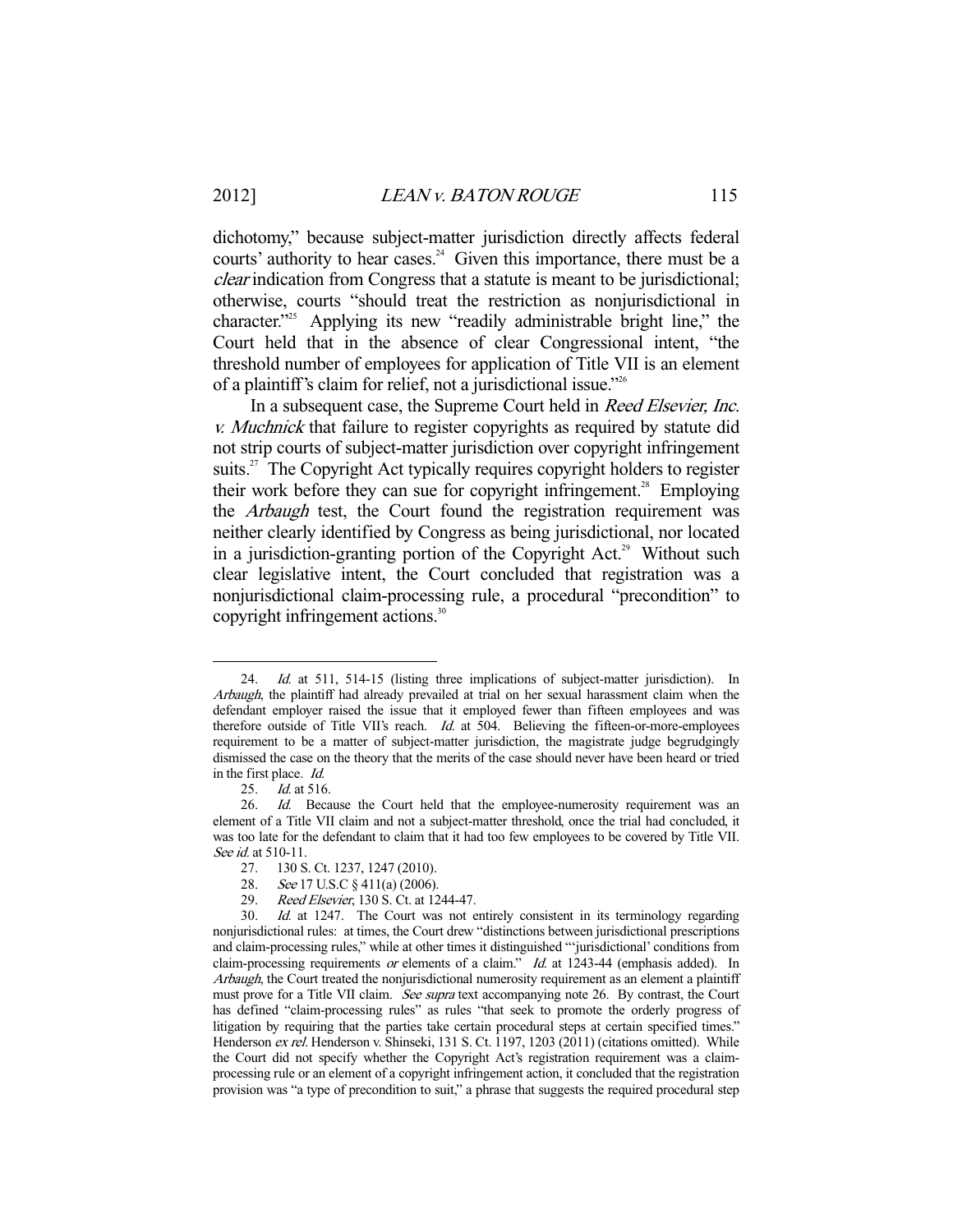In the absence of instruction from the Supreme Court on the jurisdictionality of the CWA's "diligent prosecution" provision, lower courts have engaged in so-called "drive-by jurisdictional rulings" for the last forty years, concluding that the provision confers subject-matter jurisdiction.31 The United States Court of Appeals for the Fourth Circuit, for example, held that the "diligent prosecution" bar is "an exception to the jurisdiction granted in subsection (a) of  $\S$  1365," the section of the CWA authorizing citizen suits. $32$  More directly, the United States Court of Appeals for the Seventh Circuit stated that the "diligent prosecution" provision "strips the courts of subject matter jurisdiction over citizens' suits where the State has timely commenced judicial or administrative enforcement actions."<sup>33</sup> The notion that the "diligent prosecution" bar destroys subject-matter jurisdiction over citizen suits was taken for granted; the defendants in the noted case asserted the court's lack of jurisdiction in their brief as though it were a given, citing nothing but the statute as support.<sup>34</sup>

In Adkins v. VIM Recycling, Inc., the Seventh Circuit broke with its own precedent and became the first circuit to find that the "diligent prosecution" bar is nonjurisdictional.<sup>35</sup> A group of citizens brought suit against a solid waste facility for alleged violations of the Resource Conservation and Recovery Act (RCRA), which has citizen-suit and diligent prosecution provisions similar to those in the CWA.<sup>36</sup> The district court dismissed the suit for lack of jurisdiction due to ongoing litigation between the government and the solid waste facility over the same alleged RCRA violations. $37$  On appeal, the Seventh Circuit reversed, holding that the "diligent prosecution" provision of RCRA was not jurisdictional but, rather, a "claim-processing rule."<sup>38</sup> While Congress could have explicitly made the "diligent prosecution" provision

of a claim-processing rule rather than a substantive element of a copyright infringement action like the employee-numerosity requirement in Title VII. *Reed Elsevier*, 130 S. Ct. at 1247.

 <sup>31.</sup> See, e.g., Knee Deep Cattle Co. v. Bindana Inv. Co., 94 F.3d 514, 516-17 (9th Cir. 1996) (determining that a lack of diligent prosecution granted subject-matter jurisdiction over the CWA suit at hand).

 <sup>32.</sup> Chesapeake Bay Found. v. Am. Recovery Co., 769 F.2d 207, 208 (4th Cir. 1985) (per curiam).

 <sup>33.</sup> Friends of Milwaukee's Rivers v. Milwaukee Metro. Sewerage Dist., 556 F.3d 603, 606 (7th Cir. 2009).

<sup>34.</sup> See Brief of Appellees at 19, La. Envtl. Action Network v. City of Baton Rouge, 677 F.3d 737 (5th Cir. 2012) (No. 11-30549), 2011 WL 5154947, at \*19.

 <sup>35. 644</sup> F.3d 483, 492 (7th Cir. 2011).

 <sup>36.</sup> Id. at 486-89; see 42 U.S.C. § 6972(a)-(b) (2006).

 <sup>37.</sup> Adkins, 644 F.3d at 490.

 <sup>38.</sup> Id. at 492.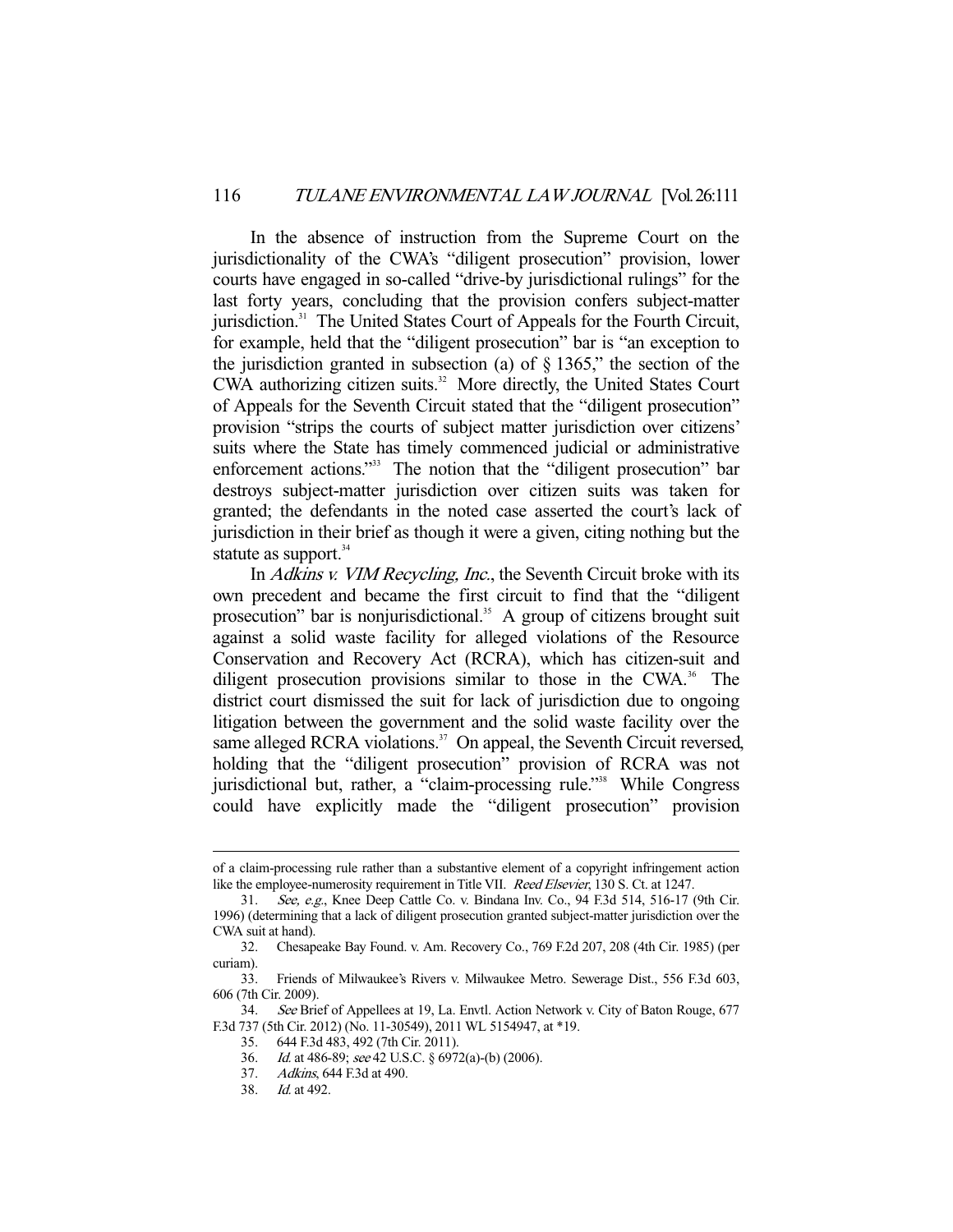jurisdictional, it chose not to.<sup>39</sup> Likewise, Congress did not make diligent prosecution an "absolute," but rather gave it "the potential to ebb and flow," depending on how diligently the government prosecutes its claims.40 This variability conflicts with the binary nature of subjectmatter jurisdiction, which "either exists or . . . does not," and does not come and go depending on the adequacy of a government action at different points in time.<sup>41</sup>

## III. THE COURT'S DECISION

 In the noted case, the United States Court of Appeals for the Fifth Circuit reversed the district court's decision. The court found that LEAN's suit was not moot and that the "diligent prosecution" provision pertaining to citizen suits under the CWA was procedural rather than jurisdictional. 42 Beginning with the issue of mootness, the court determined that the district court erred in applying the wrong standard for mootness.43 The district court based its analysis on a Fifth Circuit case in which a consent decree was entered *after* the citizen suit was initiated, resolving the plaintiff's concerns.<sup>44</sup> In the noted case, however, the consent decree was entered eight years before LEAN's suit, meaning it was not a *subsequent* development that settled the controversy.<sup>45</sup> Where a consent decree has already been entered, the diligence of the government's prosecution determines whether a related citizen suit is precluded.46 The Fifth Circuit chose not to engage in this inquiry in the noted case, leaving it instead for the district court on remand.<sup>47</sup>

 The Fifth Circuit next addressed whether the CWA's "diligent prosecution" bar was jurisdictional—a matter of first impression for the circuit.48 Employing the bright line rule set forth by the Supreme Court in Arbaugh, the court first found that "Congress has not clearly mandated that the CWA's 'diligent prosecution' provision is jurisdictional."<sup>49</sup> The court also noted, "The placement of the 'diligent

 <sup>39.</sup> Id.

 <sup>40.</sup> Id.

 <sup>41.</sup> Id.

<sup>42.</sup> La. Envtl. Action Network v. City of Baton Rouge (LEAN), 677 F.3d 737, 745-49 (5th Cir. 2012) (per curiam).

 <sup>43.</sup> Id. at 744.

<sup>44.</sup>  $Id.$ 

 <sup>45.</sup> Id. at 744-45 (distinguishing Envtl. Conservation Org. v. City of Dallas, 529 F.3d 519 (5th Cir. 2008)).

<sup>46.</sup> See id. at 745; 33 U.S.C. § 1365(b)(1)(B) (2006).

 <sup>47.</sup> LEAN, 677 F.3d at 749-50.

 <sup>48.</sup> Id. at 745.

 <sup>49.</sup> Id. at 747.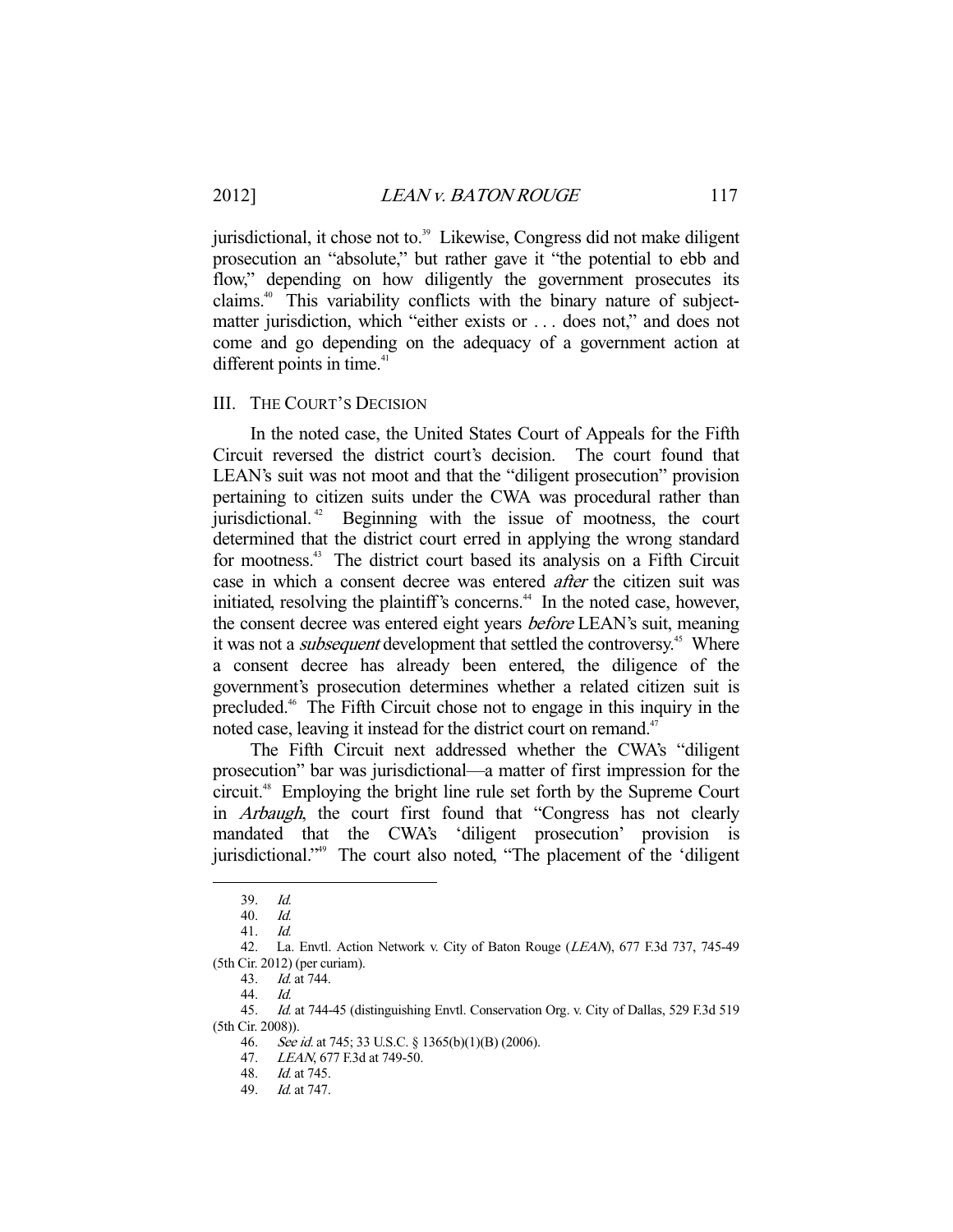prosecution' bar in the 'Notice' section, alongside a typical claimprocessing rule, suggests that Congress intended the 'diligent prosecution' bar to be a claim-processing rule."<sup>50</sup> Finally, the court pointed out that the "diligent prosecution" provision was in a different part of the CWA than the one granting courts subject-matter jurisdiction over citizen suits.<sup>51</sup> The Fifth Circuit concluded that, given a lack of clear Congressional intent and no Supreme Court case on point, under the Arbaugh test the "diligent prosecution" provision of the CWA citizen suit statute is nonjurisdictional.<sup>52</sup>

# IV. ANALYSIS

-

 The Fifth Circuit's determination in the noted case that the "diligent prosecution" provision of the CWA is nonjurisdictional marks a watershed moment for citizen enforcement suits brought under the CWA and similar laws. After nearly forty years of misconstruing the "diligent prosecution" provision as jurisdictional, the Fifth Circuit has finally recognized that diligent prosecution of a similar claim by the government merely speaks to the adequacy of a citizen-plaintiff's claim, not to whether courts have authority to hear the case at all. The court faithfully applied the *Arbaugh* bright line jurisdictionality test and reached a conclusion consistent with the Supreme Court's desire to stamp out "drive-by jurisdictional rulings." The decision is also in line with the Seventh Circuit's recent *Adkins* decision that reached the same conclusion regarding the nonjurisdictional nature of a similar "diligent prosecution."<sup>53</sup>

 The implications of the Fifth Circuit's ruling are subtle but profound, something not lost on the court.<sup>54</sup> Because the diligent prosecution provision is nonjurisdictional, citizen-plaintiffs may still have a colorable

<sup>50.</sup> *Id.* at 748 (citing Henderson *ex rel.* Henderson v. Shinseki, 131 S. Ct. 1197, 1205 (2011)). For a discussion of "whether nonjurisdictional preconditions should be understood as procedural claim-processing rules or substantive merits rules," see Wasserman, supra note 21, at 958-59.

 <sup>51.</sup> LEAN, 677 F.3d at 748. The court instructed: "The district courts have subject matter jurisdiction over CWA citizen suits pursuant to the general federal question jurisdiction statute, 28 U.S.C. § 1331, and the CWA's jurisdictional provision, 33 U.S.C. § 1365(a)." Id. (footnotes omitted).

 <sup>52.</sup> Id. at 749 (citing Arbaugh v. Y&H Corp., 546 U.S. 500, 516 (2006) ("[W]hen Congress does not rank a statutory limitation on coverage as jurisdictional, courts should treat the restriction as nonjurisdictional in character.")).

 <sup>53.</sup> Adkins v. VIM Recycling, Inc., 644 F.3d 483, 492 (7th Cir. 2011).

<sup>54.</sup> LEAN, 677 F.3d at 745 ("This issue has important practical implications for the court and parties in this case."). The court was cognizant of the Supreme Court's admonition that "[the] question is not merely semantic but one of considerable practical importance for judges and litigants." Henderson, 131 S. Ct. at 1202, quoted in LEAN, 677 F.3d at 746-47.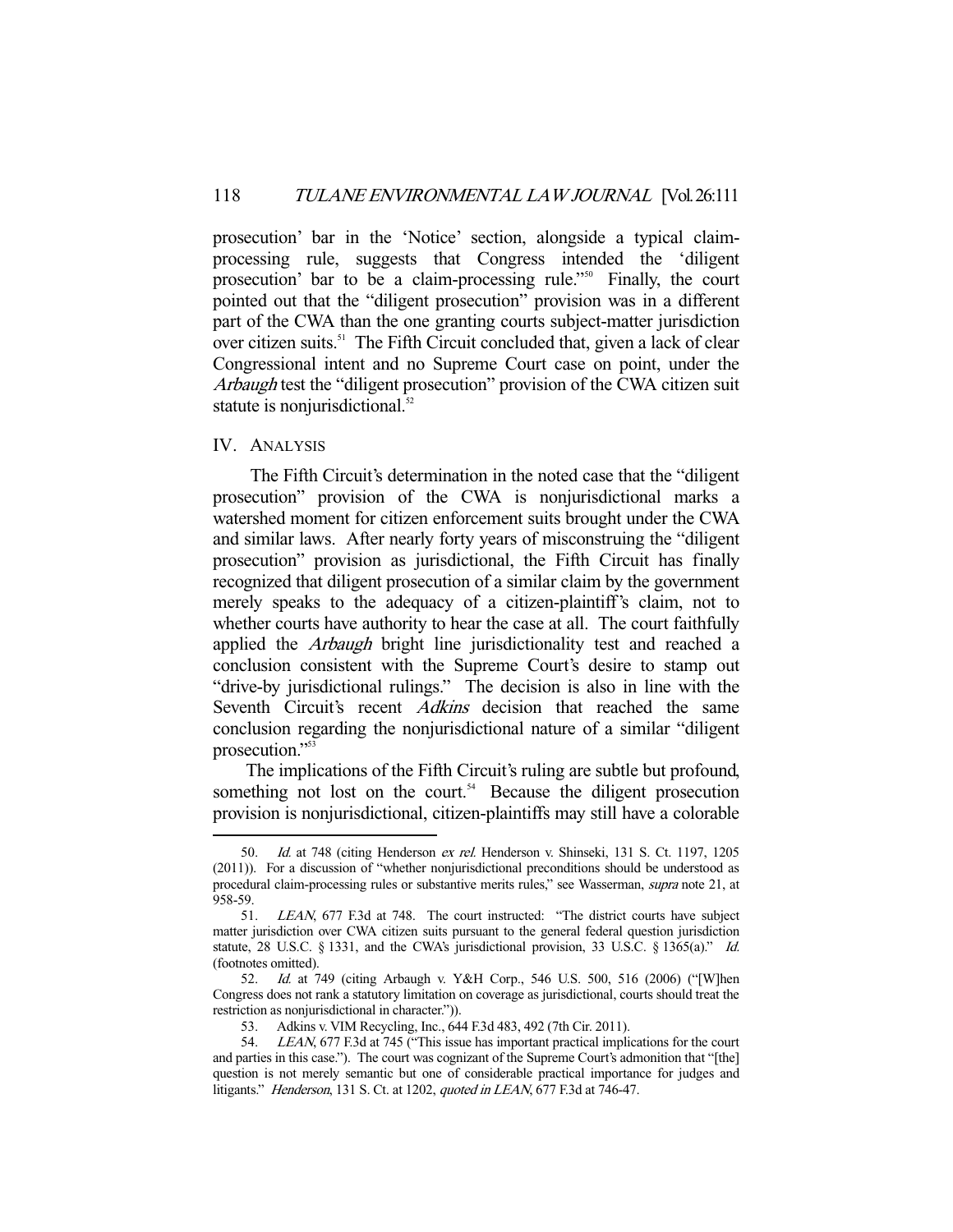claim *even if* there is an existing government action, and they could therefore survive a Rule 12(b)(6) motion to dismiss for failure to state a valid claim.<sup>55</sup> When defendants seek dismissal on the pleadings, courts must accept well-pleaded facts as true and view those facts in the light most favorable to the plaintiff.<sup>56</sup> Whether the government action constitutes "diligent prosecution" is now, thus, a question of fact for the jury to determine at trial. Were the "diligent prosecution" provision jurisdictional, the determination of "diligence" would control whether subject-matter jurisdiction existed, and "if subject-matter jurisdiction turns on contested facts," such as whether the government is diligently prosecuting a related claim, "the trial judge may be authorized to review the evidence and resolve the dispute on her own."57 Moreover, were the provision jurisdictional, defendants could question the adequacy of government prosecution at any point in citizen-suit litigation—including after trial<sup>58</sup>—and courts would be obligated to consider the issue sua sponte regardless of whether defendants raised it or tried to waive it earlier in the proceedings.<sup>59</sup>

 The only flaw in the Fifth Circuit's reasoning might lie in its classification of the "diligent prosecution" provision as a "claimprocessing rule." While the court did not explicitly label the provision as such, it was surely implied. $60$  As the court explained, "claim-processing

 58. See discussion supra note 24 (detailing facts of Arbaugh involving the postverdict dismissal of a suit for lack of subject-matter jurisdiction).

<sup>55.</sup> See LEAN, 677 F.3d at 745. Plaintiffs are also safe from Rule 12(b)(1) dismissal for lack of subject-matter jurisdiction because such jurisdiction comes from sources other than the citizen suit provision itself. See supra text accompanying note 51 (explaining sources of subjectmatter jurisdiction for citizen suits).

 <sup>56.</sup> See LEAN, 677 F.3d at 745 (citation omitted); FED.R.CIV. P. 12(b)(6).

<sup>57.</sup> Arbaugh, 546 U.S. at 514 (citations omitted). Citizen-plaintiffs have good reason to want their cases resolved through a formal trial rather than through pretrial adjudication. See, e.g., Richard L. Steagall, The Recent Explosion in Summary Judgments Entered by the Federal Courts Has Eliminated the Jury from the Judicial Power, 33 S. ILL. U. L.J. 469, 471 (2009) (identifying the "systemic judicial bias in favor of defendants created by today's summary judgment norm"); Marc Galanter, The Hundred-Year Decline of Trials and the Thirty Years War, 57 STAN. L. REV. 1255, 1273-74 (2005) ("The trial is a site of 'deep accountability' where facts are exposed and responsibility assessed, a place where the ordinary politics of personal interaction are suspended and the fictions that shield us from embarrassment and moral judgment are stripped away.").

<sup>59.</sup> See FED. R. CIV. P. 12(h)(3); Arbaugh, 546 U.S. at 514 ("[C]ourts ... have an independent obligation to determine whether subject-matter jurisdiction exists, even in the absence of a challenge from any party." (citation omitted)); Wasserman, supra note 21, at 962 ("Judges at every level have an independent obligation to raise subject matter jurisdiction sua sponte, and the court or a party can raise jurisdiction at any time throughout the litigation process." (footnote omitted)).

 <sup>60.</sup> See LEAN, 677 F.3d at 745-46. The court quoted Supreme Court precedent that stated certain rules should not be considered jurisdictional and then quoted language from the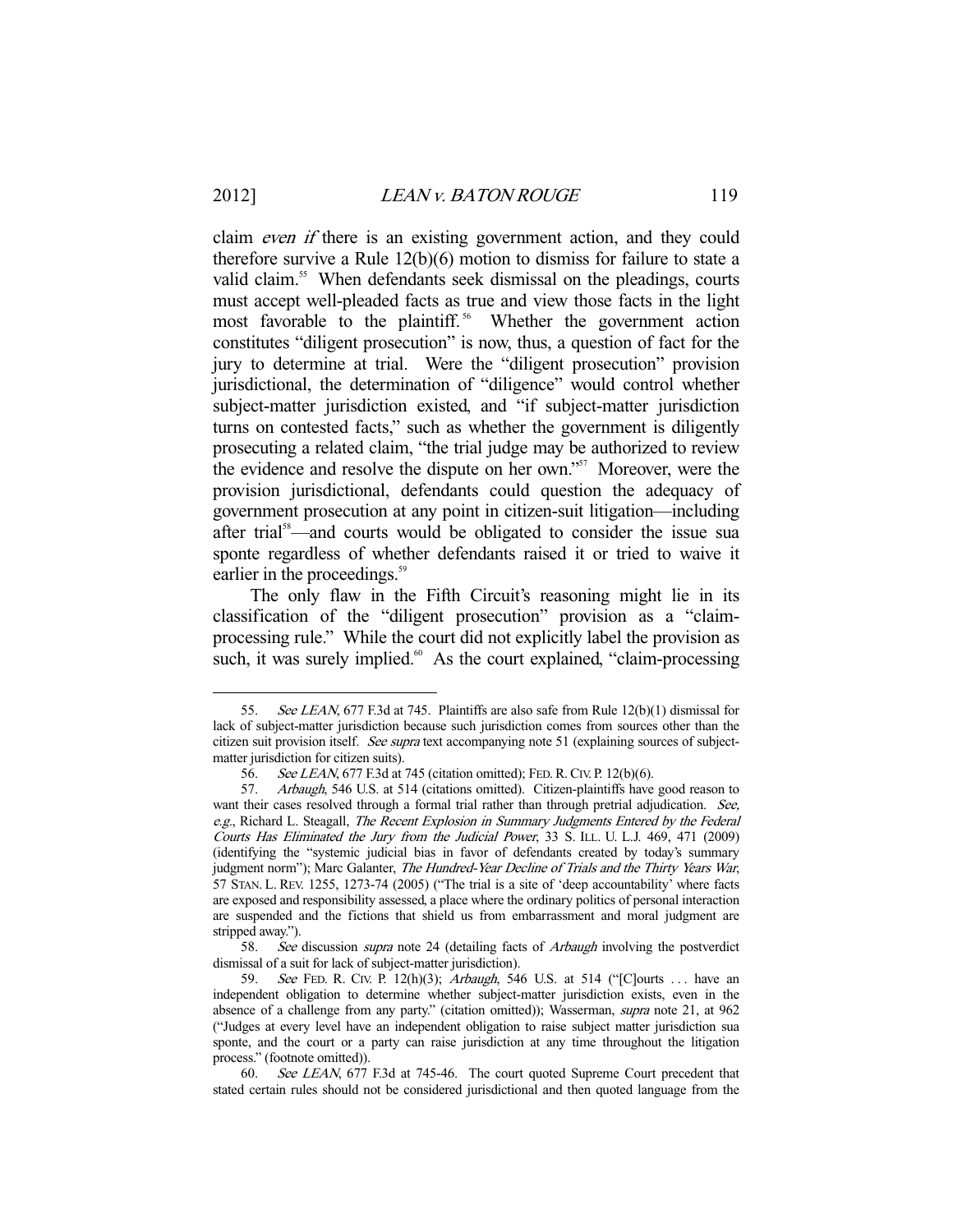rules" are "rules that seek to promote the orderly progress of litigation by requiring that the parties take certain procedural steps at certain specified times."<sup>61</sup> The "diligent prosecution" provision, however, does not entail a procedural step like the registration of a copyright in Reed Elsevier, nor does it seem to "promote the orderly progress of litigation," because the initiation of a government action against a polluter is outside of a plaintiff's control. Rather, the provision appears to be more akin to an element of a claim—a fact-based inquiry that must be satisfied to prevail on a claim—as was the Title VII numerosity requirement in Arbaugh. The court believed that "[t]he placement of the 'diligent prosecution' bar in the 'Notice' section, alongside a typical claim-processing rule, suggests that Congress intended the 'diligent prosecution' bar to be a claim-processing rule."62 The problem with this line of reasoning is that the function of the notice requirement—a true procedural "claimprocessing rule" designed to ensure the orderly progression of litigation—is clearly quite different from that of the "diligent prosecution" provision, which determines the adequacy of a plaintiff's claim. Given the substantive differences between a procedural rule and a substantivemerits rule, $63$  the Fifth Circuit should have characterized the "diligent" prosecution" provision as the latter.

 While this distinction between nonjurisdictional "claim-processing rules" and nonjurisdictional elements of a claim does not ultimately affect the Fifth Circuit's decision, it nonetheless seems prudent to avoid conflating the two. The noted case stems from the Supreme Court's attempts to curb "drive-by jurisdictional rulings." As part of that effort, the Court has warned that courts "have sometimes mischaracterized claim-processing rules or elements of a cause of action as jurisdictional limitations, particularly when that characterization was not central to the

<sup>-</sup>Court holding that the "claim-processing rules" were one category of rules that should not be considered jurisdictional. Id. (quoting Henderson ex rel. Henderson v. Shinseki, 131 S. Ct. 1197, 1202-03 (2011)). The court did not mention any other categories of rules that were not jurisdictional and relied heavily on Supreme Court cases that determined nonjurisdictional provisions to be "claim-processing rules." Id. at 746-49. The court seemed to reason that if the provision was nonjurisdictional, it must therefore be a "claim-processing rule." See also infra text accompanying note 62 (noting the court's classification of the diligent-prosecution bar as a "claim-processing rule").

 <sup>61.</sup> LEAN, 677 F.3d at 746 (quoting Henderson, 131 S. Ct. at 1203 (internal quotation marks omitted)).

 <sup>62.</sup> Id. at 748.

<sup>63.</sup> See Wasserman, supra note 21, at 958 ("[P]rocedural rules are about rights and obligations within the courtroom and within litigation, whereas merits rules are about real-world rights and duties outside the four walls of the courtroom.").